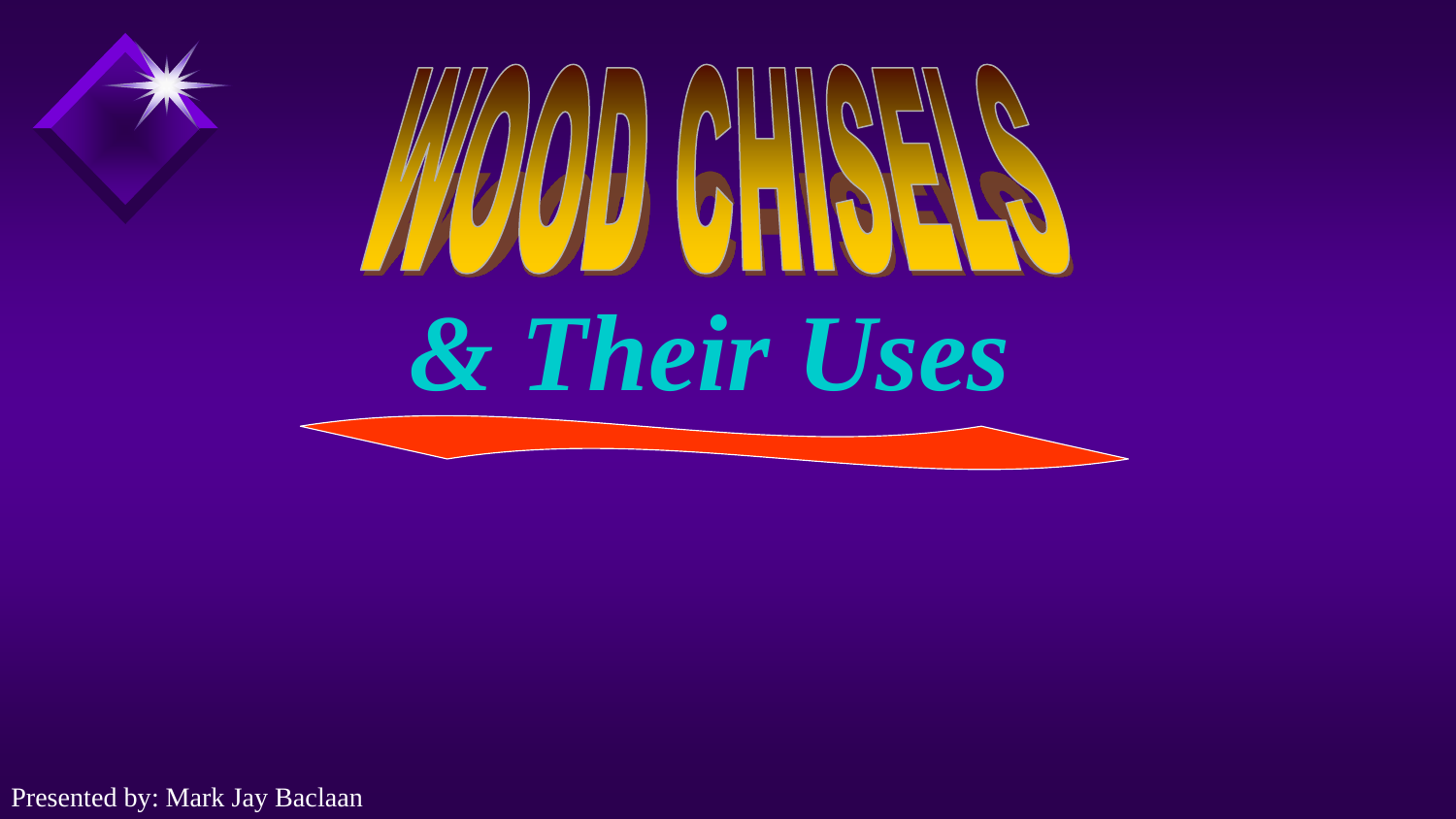

- □ Chisels have been around since ancient times. Even today, perhaps no carpenter, factory worker, sculptor or construction worker can do without these indispensable, little hand tools.
- The term **"Chisel"** is believed to have evolved from the Latin word *"seco"* (I cut) or the French word *"ciseau."* As ancient, archaeological discoveries indicate, the crude, stone-fashioned forerunners of today's chisels, may have been the first of its kind used by primitive man. Although improved, versions are believed to have been used for marble carving in 6th century BC Greece, inscriptions on an ancient tomb of 7th century BC Egypt.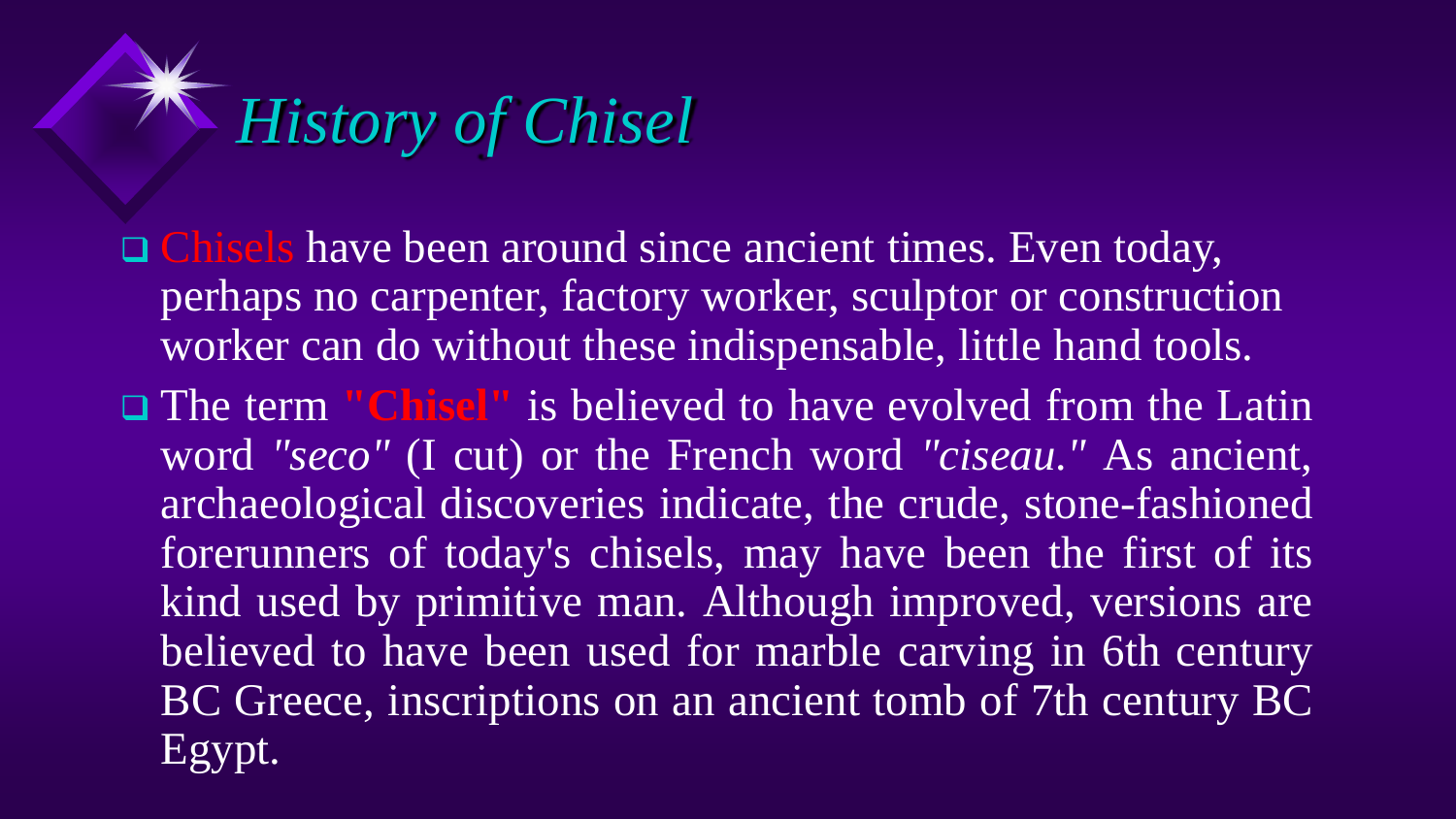## History of Chisel

Chisels have been around since ancient times. Even today, perhaps no carpenter, factory worker, sculptor or construction worker can do without these indispensable, little hand tools.

The term **"Chisel"** is believed to have evolved from the Latin word *"seco"* (I cut) or the French word *"ciseau."* As ancient, archaeological discoveries indicate, the crude, stone-fashioned forerunners of today's chisels, may have been the first of its kind used by primitive man. Although improved, versions are believed to have been used for marble carving in 6th century BC Greece, inscriptions on an ancient tomb of 7th century BC Egypt.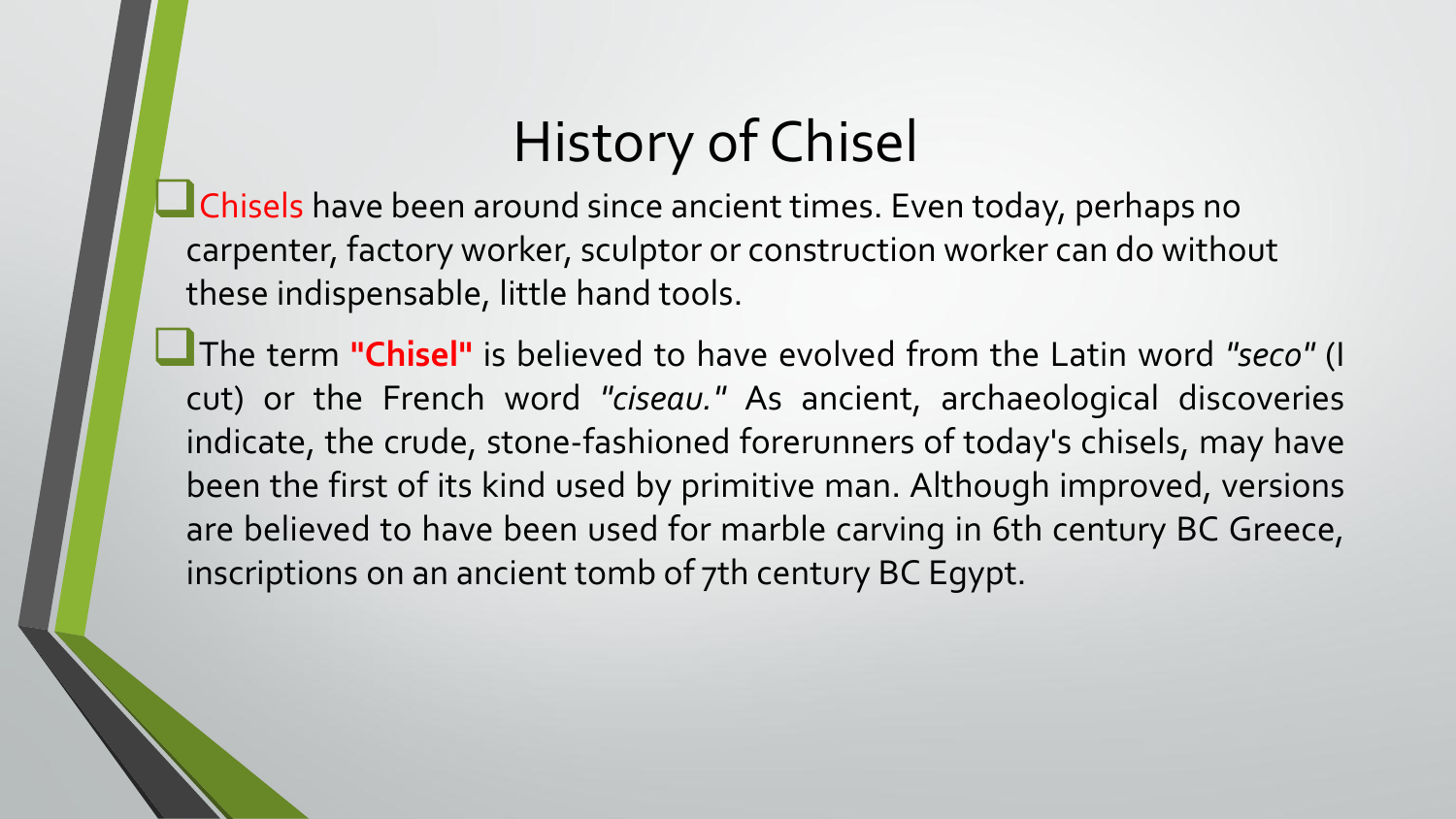

### Size of Chisel

• There are as many types and sizes of chisels, as there are specific applications. However, as chisels are basically small, hand-held manual tools, the lengths of the different types of chisels, within a particular set, are more or less the same. However, the width of their individual cutting blades comes in various sizes, depending on the nature and complexity of the tasks/projects in hand.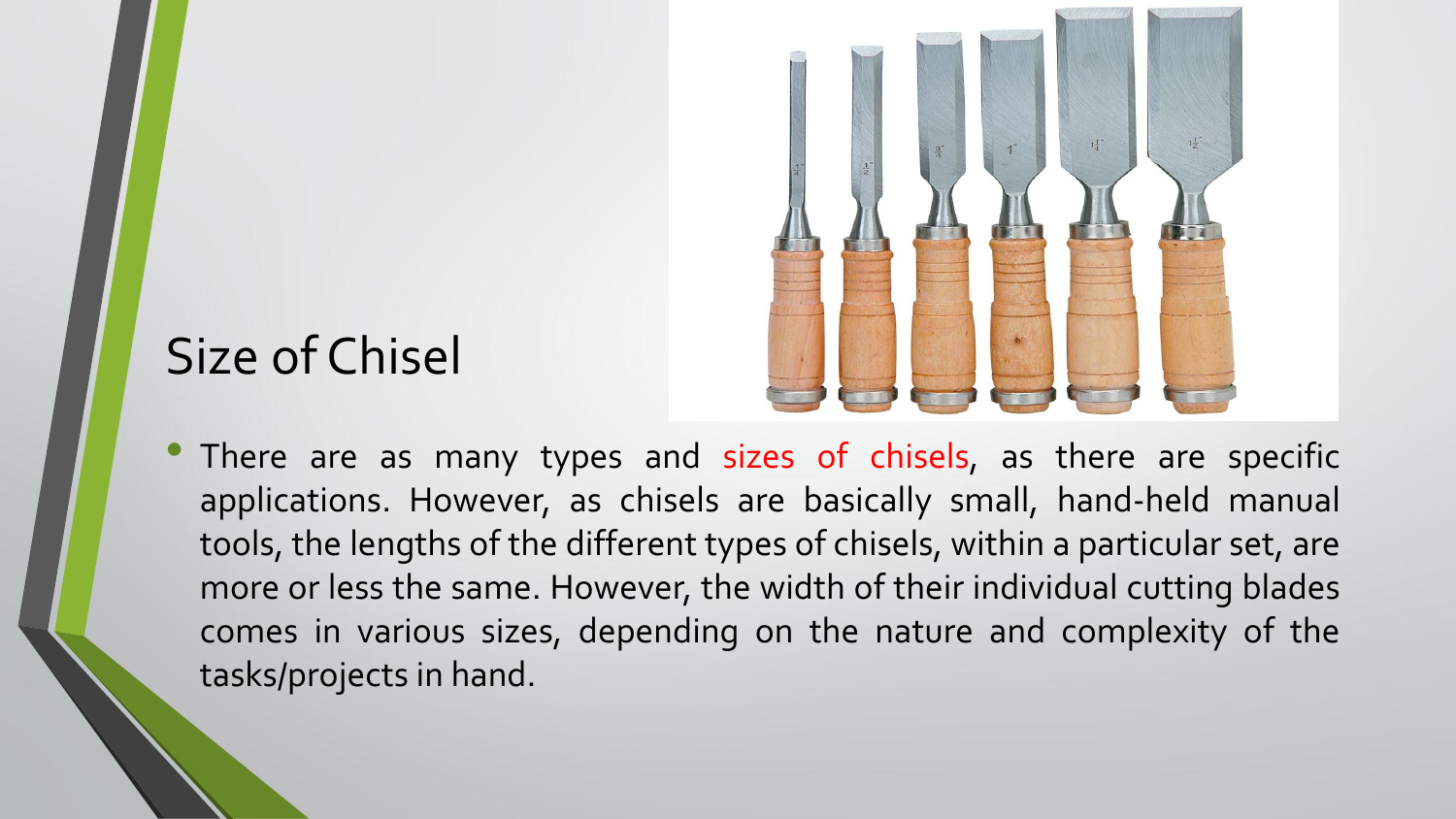## **Misconceptions about Chisel**

• Chisels, whether metal or wood-type, are perceived to be very simple and easy to use, as opposed to power tools. However, the truth is that it does require considerable time (even years) for the user to acquire enough experience and skills to use them correctly and effectively. A sculptor is one glaring example. This is because the precision of a cut, gouge, or carve will depend largely on the correct, pressure (force) exerted on the chisel and base material, as well as the precise, angular-positioning of the blade to the surface of the materials or objects.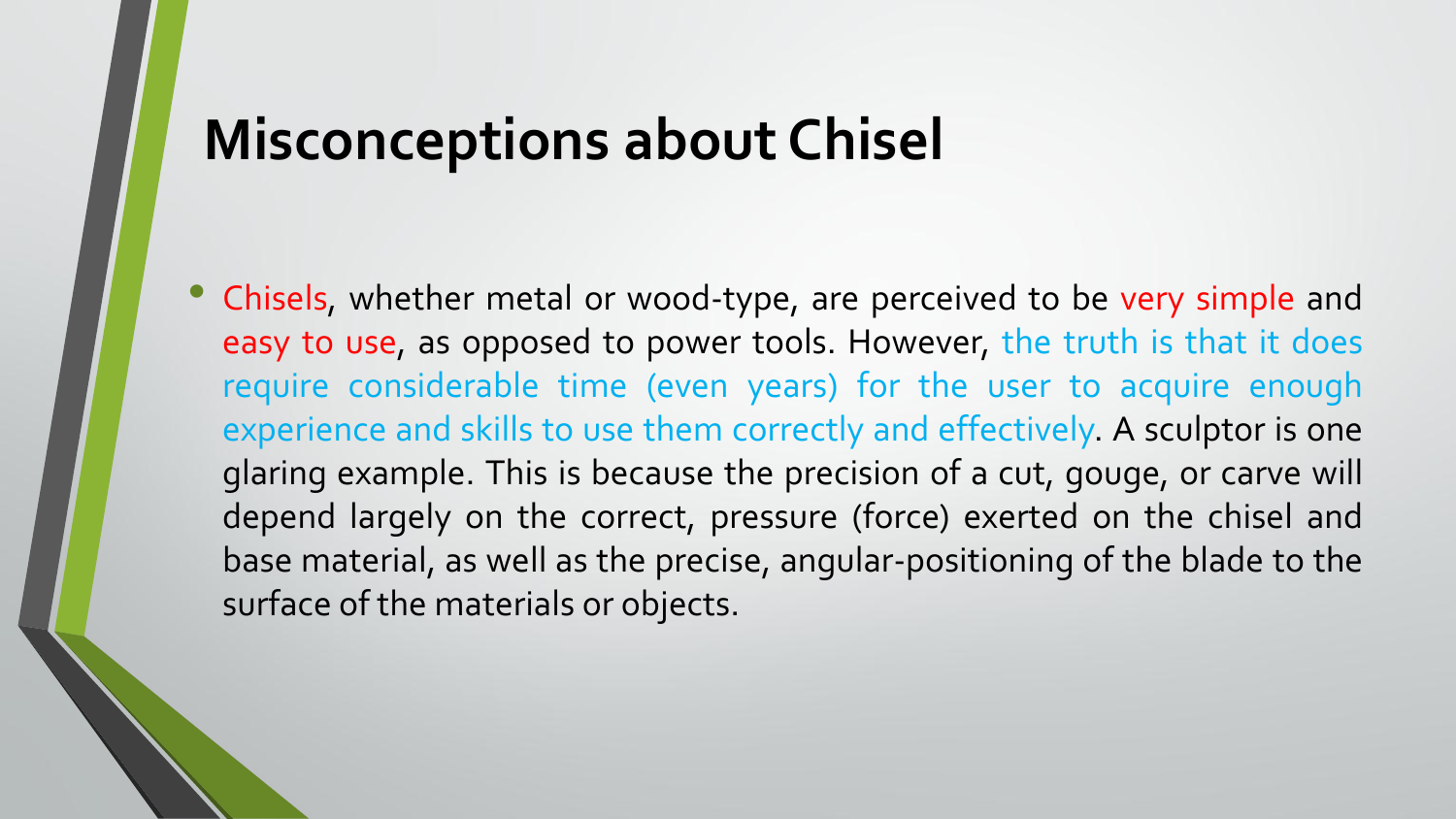

• As with power tools, safety measures are also required when working with chisels. Head, eye, finger and upper-body protection gear, such as helmet, vest, safety goggles and gloves are essential, particularly when working on material such as stone, concrete, marble, metal or wood. Moreover, incorrect blade angle and pressure (force) exerted on the chisel and on the material surface, can spoil or damage the base material/s or object/s being worked on.

Warning!!!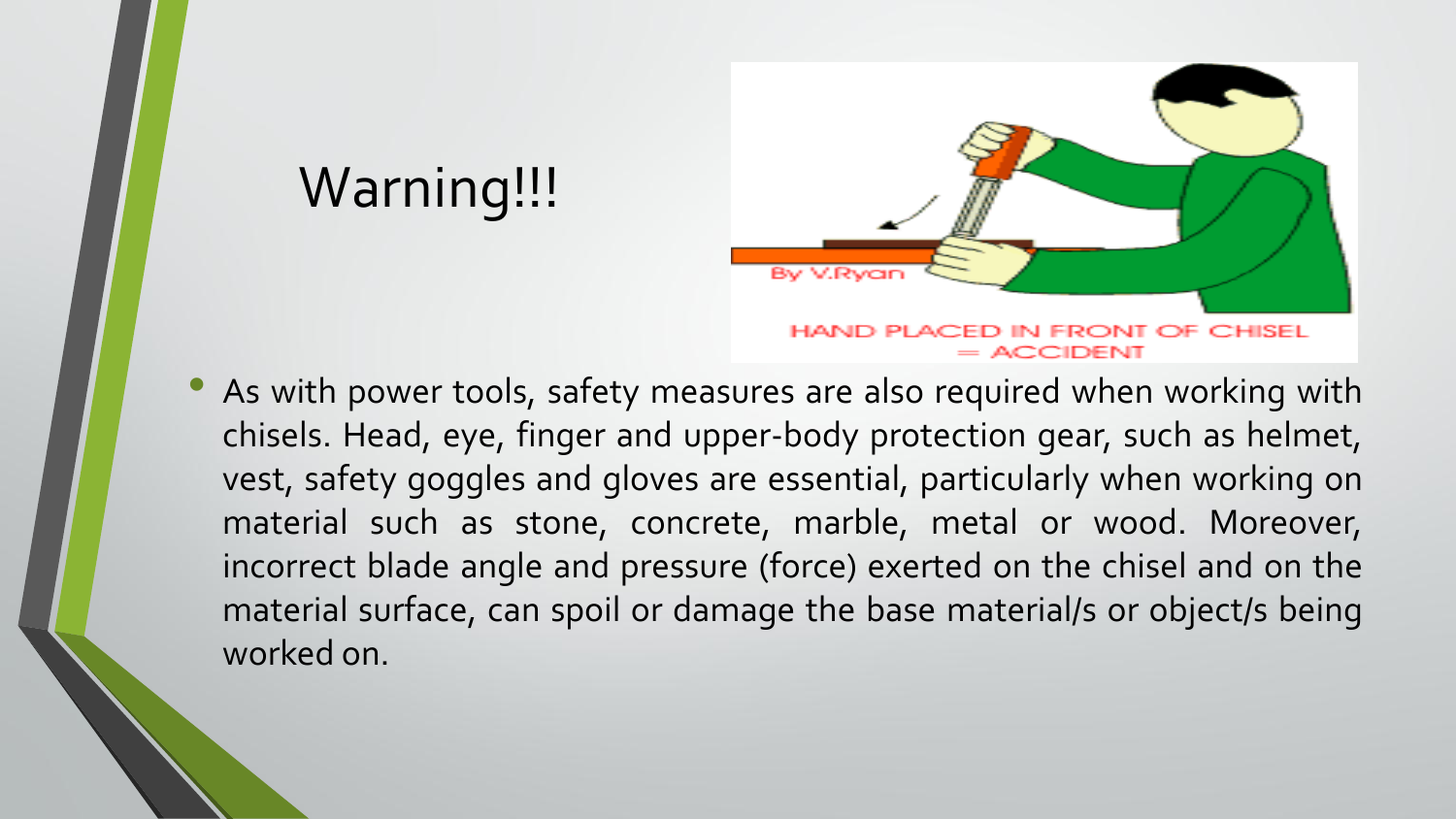### Who Invented the Chisel?

#### **Answer**

Nobody knows when the chisel was first invented and by whom. Yet himself have been around for millenniums, as chisels have been found in Germany dating back 6,000 years. It was most likely invented first by the Gauls or Egyptians.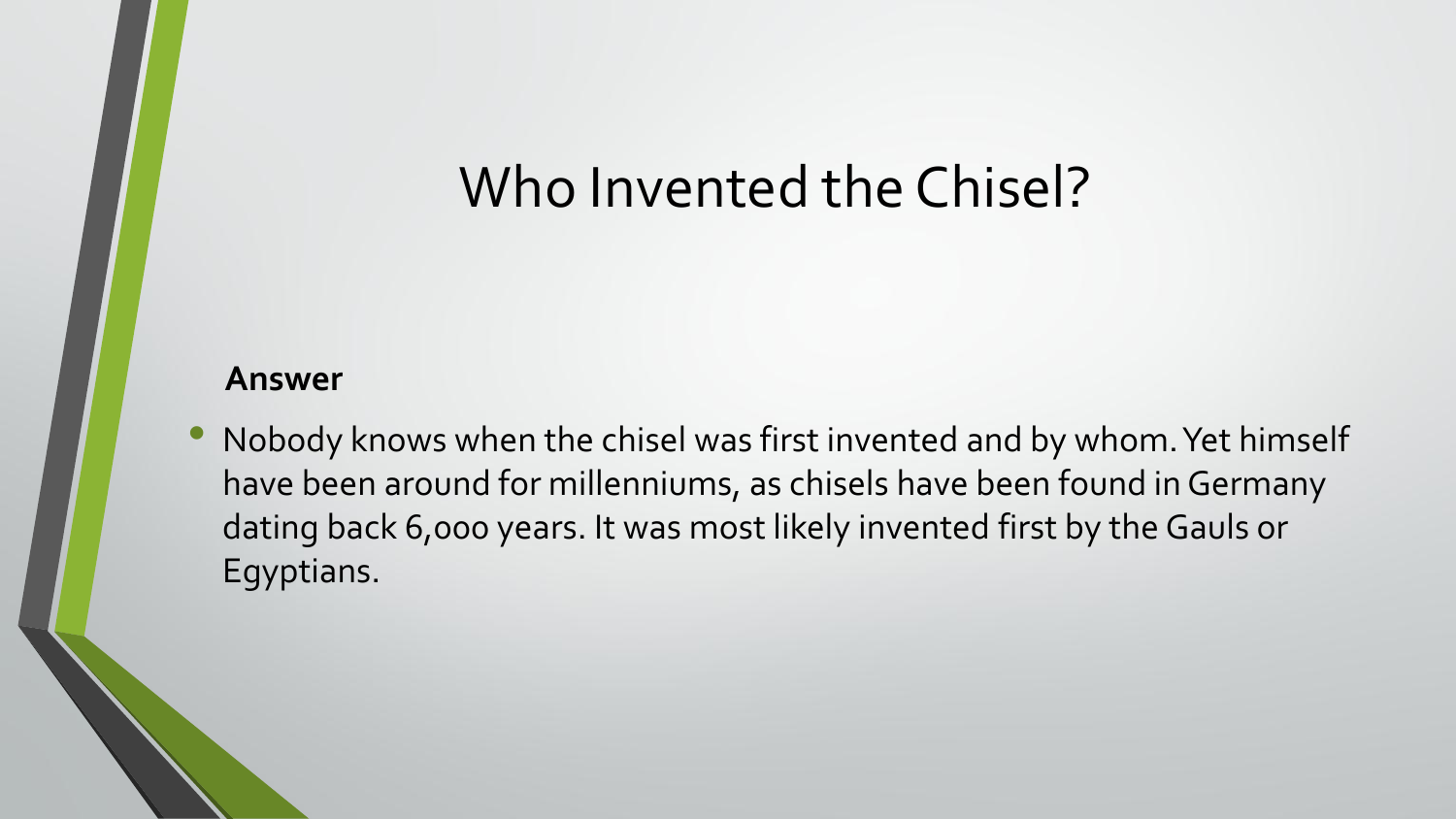### What is a Wood Chisel?

**L** a chisel for working wood; it is either struck with a mallet or pushed by hand.

**L** an edge tool with a flat steel blade with a cutting edge.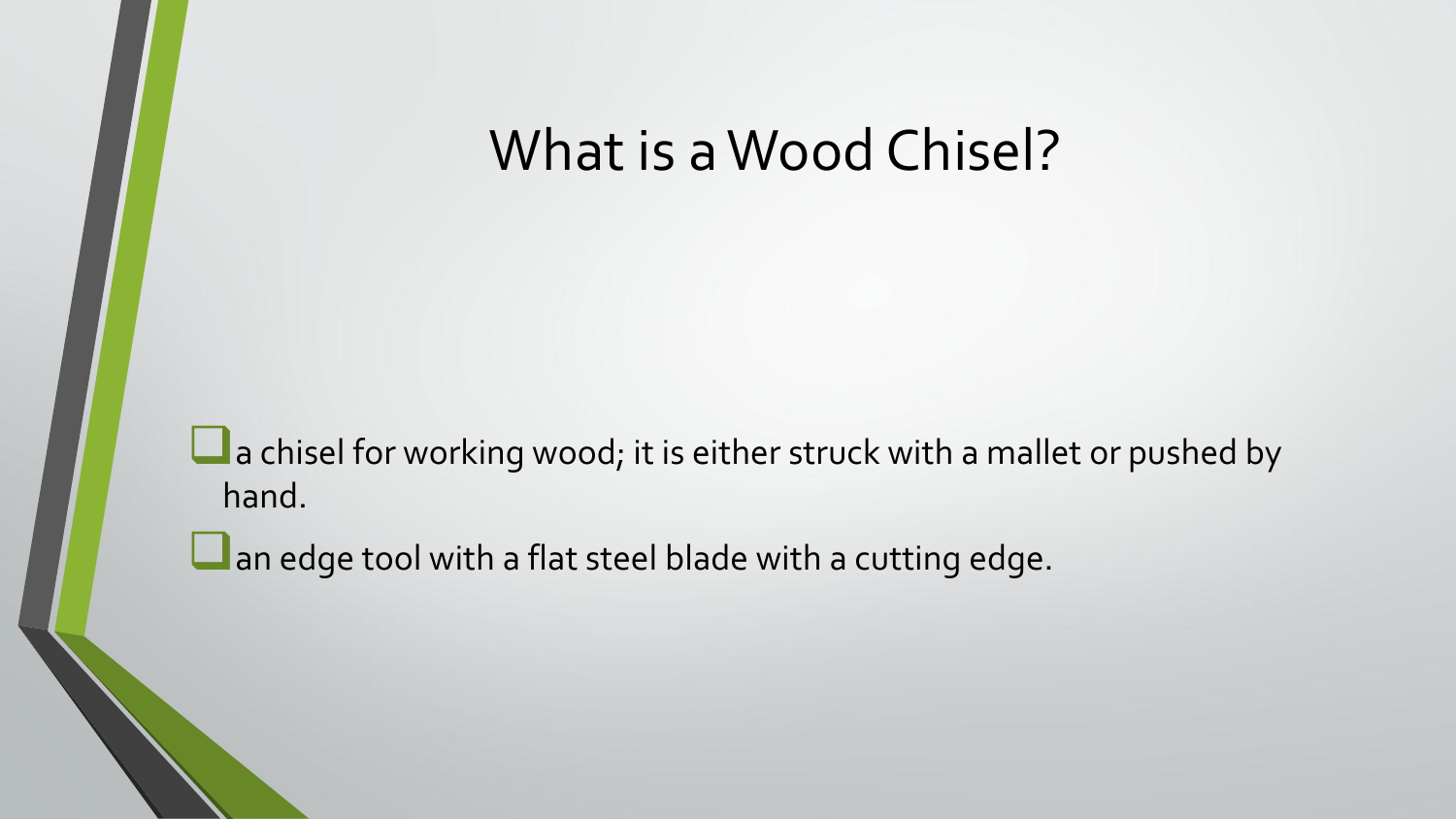

# Types of Wood Chisels

*Bevel edged chisels* are slightly undercut making them easy to push into corners. They are normally used for finishing.

*Firmer chisels* have a blade with a rectangular cross-section. This means that they are stronger and can be used for tougher/heaver work.

*PARING chisel* is a longer, thinner chisel which can be pushed into long joints such as housing joints. It is used for cleaning up the joint and to make it an accurate fit.



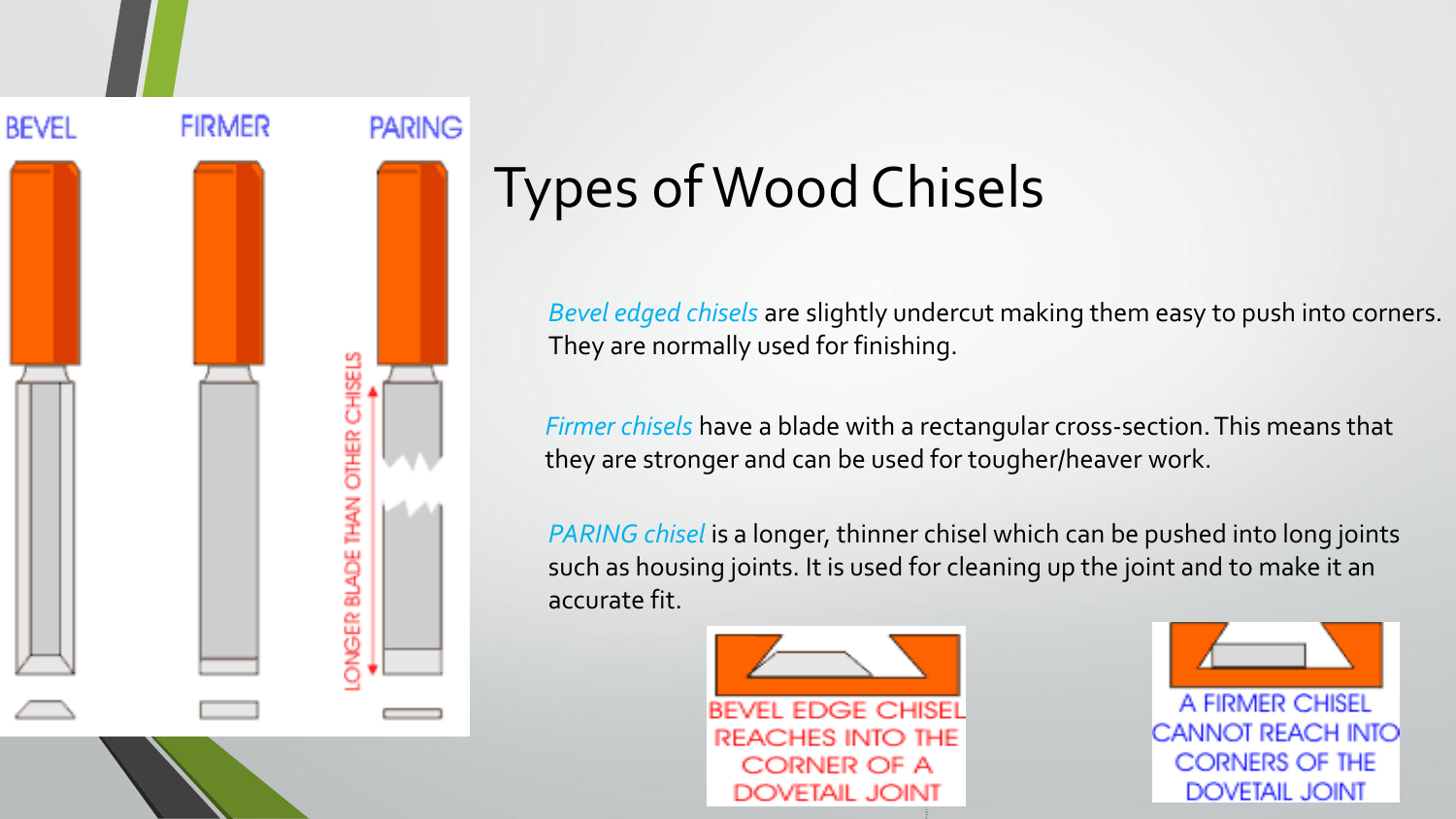## How to use a Wood Chisel

#### Technique 1: Mortise Cuts



Start recesses or mortises by outlining the area with a sharp utility knife or by making a series of shallow chisel cuts perpendicular to the surface. Skip this step and you risk chipping wood outside the mortise. Then remove thin slices by tapping the chisel with a hammer, bevel side down as in Photo 1, to carve out the wood inside the perimeter.

**Oops!** Chiseling with the grain can sometimes have disastrous results.

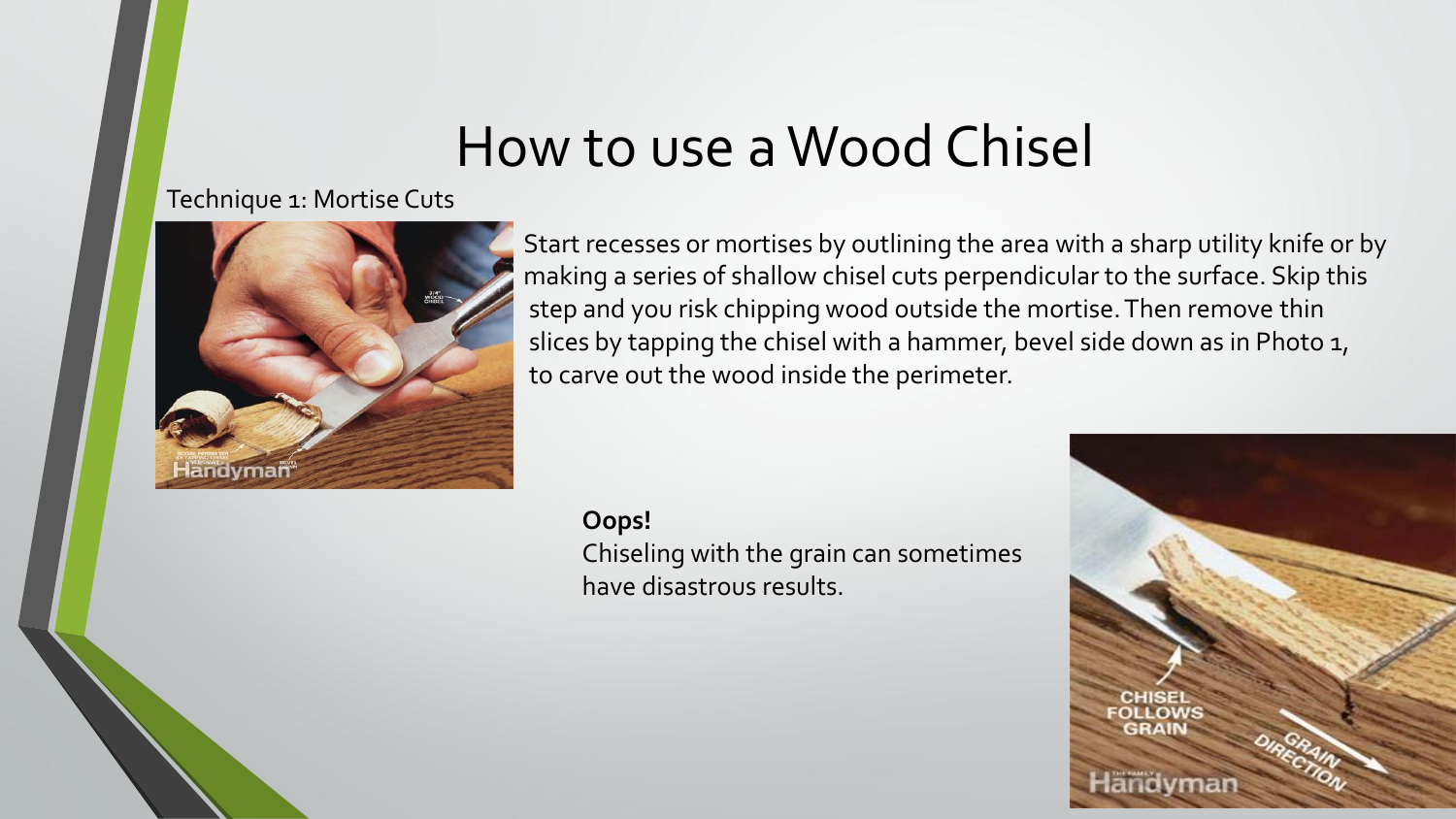### Technique 2: Pairing Cut



If the recess is open on one side, like a hinge mortise, flatten the bottom by paring off thin slices with the back, unbeveled side of the chisel held flat to the wood

#### Technique 3: Chopping Cut



Set the chisel alongside one cut edge and strike it sharply with a hammer to remove wood from notches. This isn't fine work; the cut will be hidden by another board.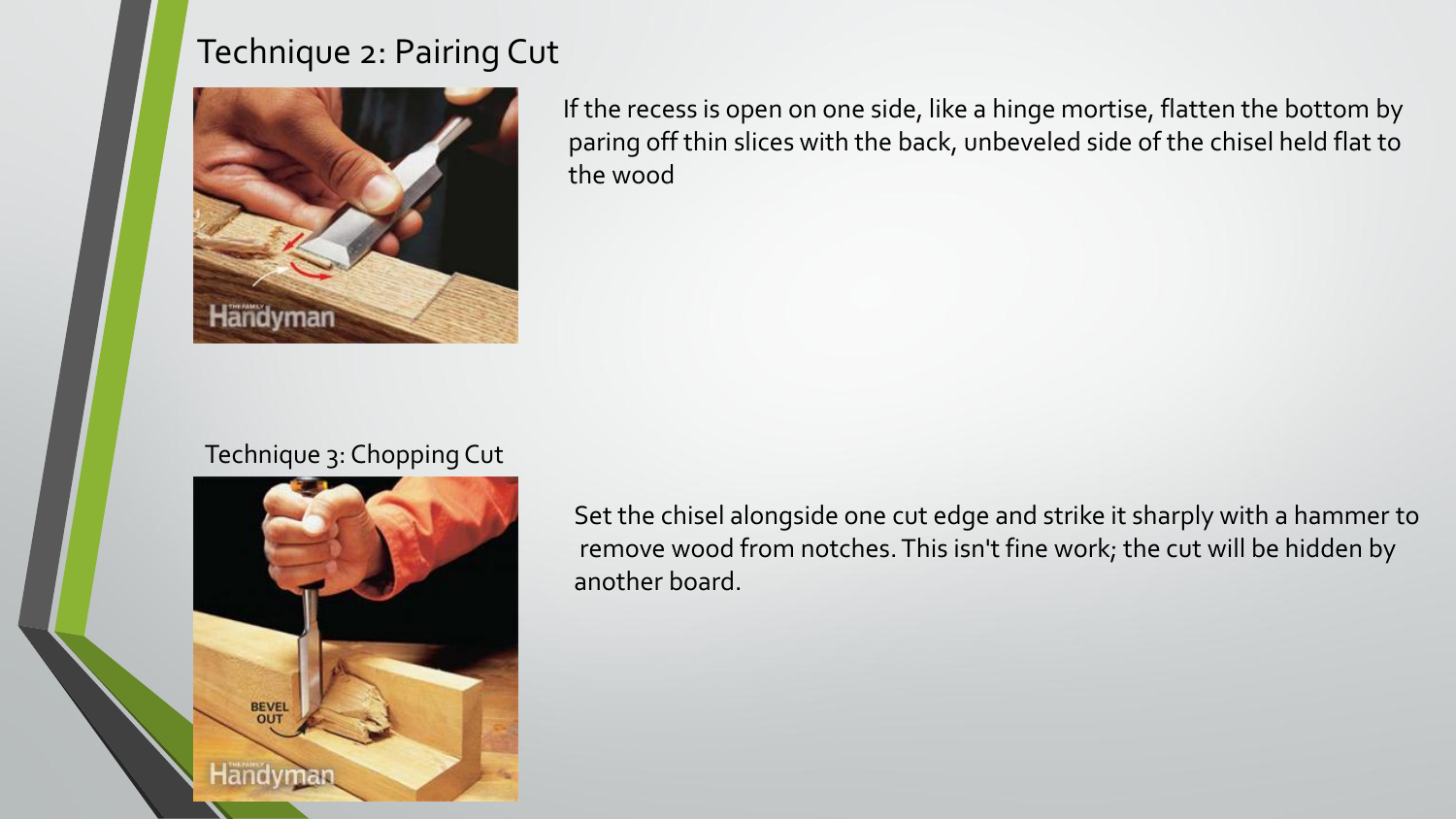#### Technique 4: Chop and pare



Chisel out dadoes and other more precise joints a little at a time with a series of shallow cuts rather than driving the chisel too deep .

#### Technique 5: Scraping



Scraping requires a perfectly flat, sharp edge. The chisel tip should scrape cleanly without leaving scratch marks in the wood.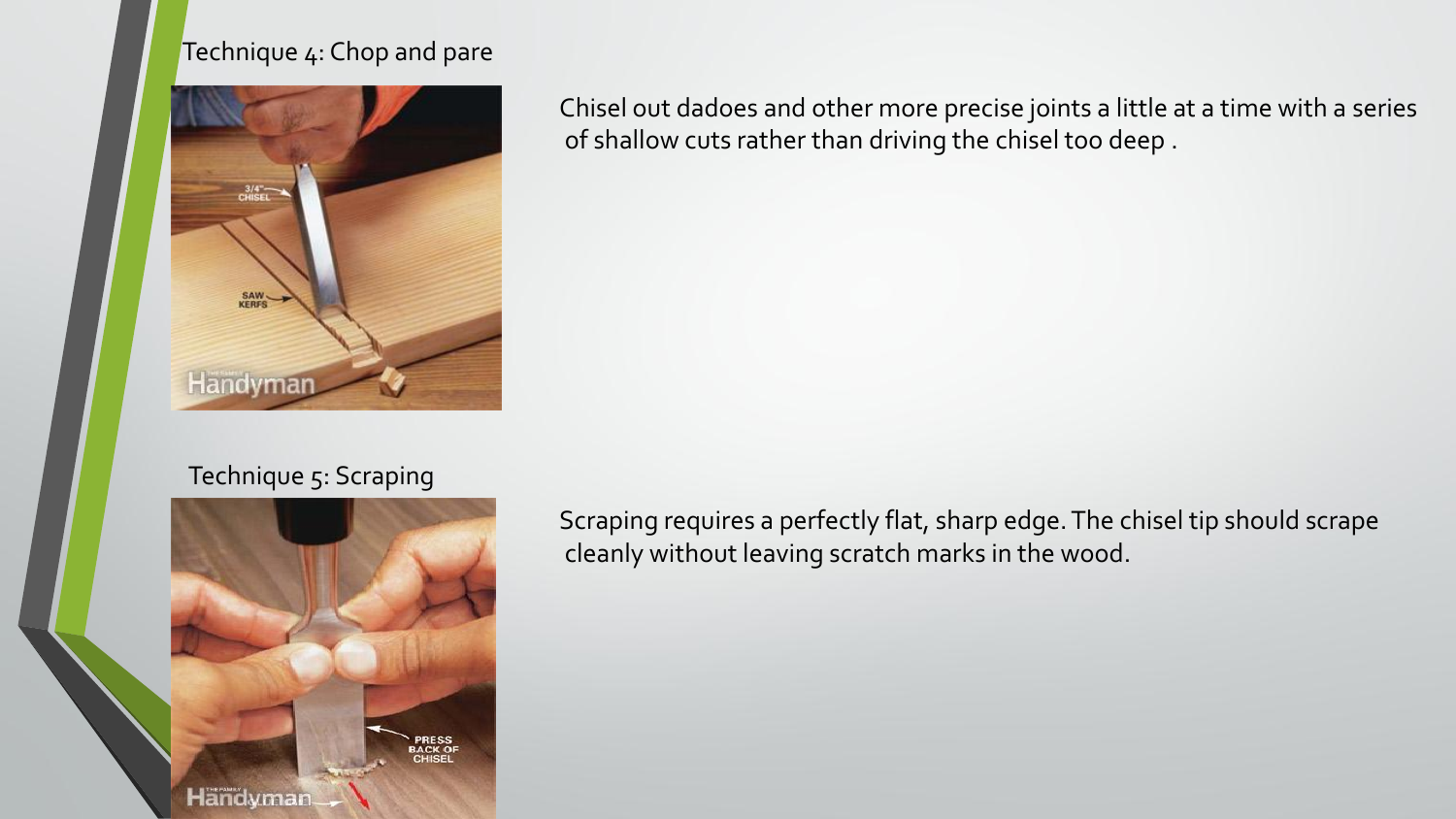### How to Sharpen a Wood Chisel

**Step 1: Use the honing guide.**



This nifty little device is going to allow you to see the correct angle of bevel for the chisel.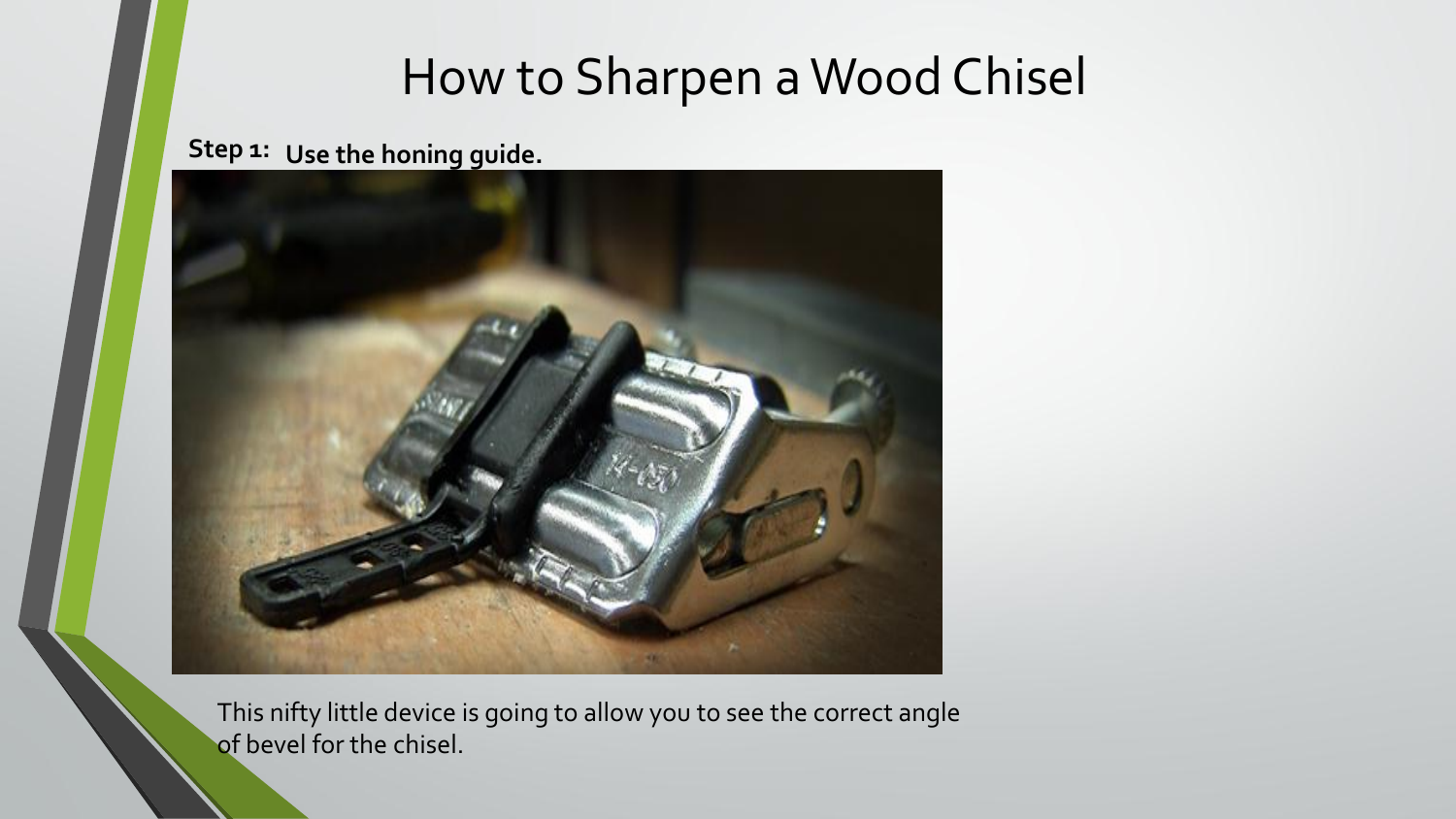#### **Step 2:Parallel and Straight**



**The guide has clear markings to show the the degree you'll be sharpening the bevel at in this case 30º.**

#### **Step 3: Use oil on your sharpening stone.**



Make sure the stone won't move while you're sharpening and use oil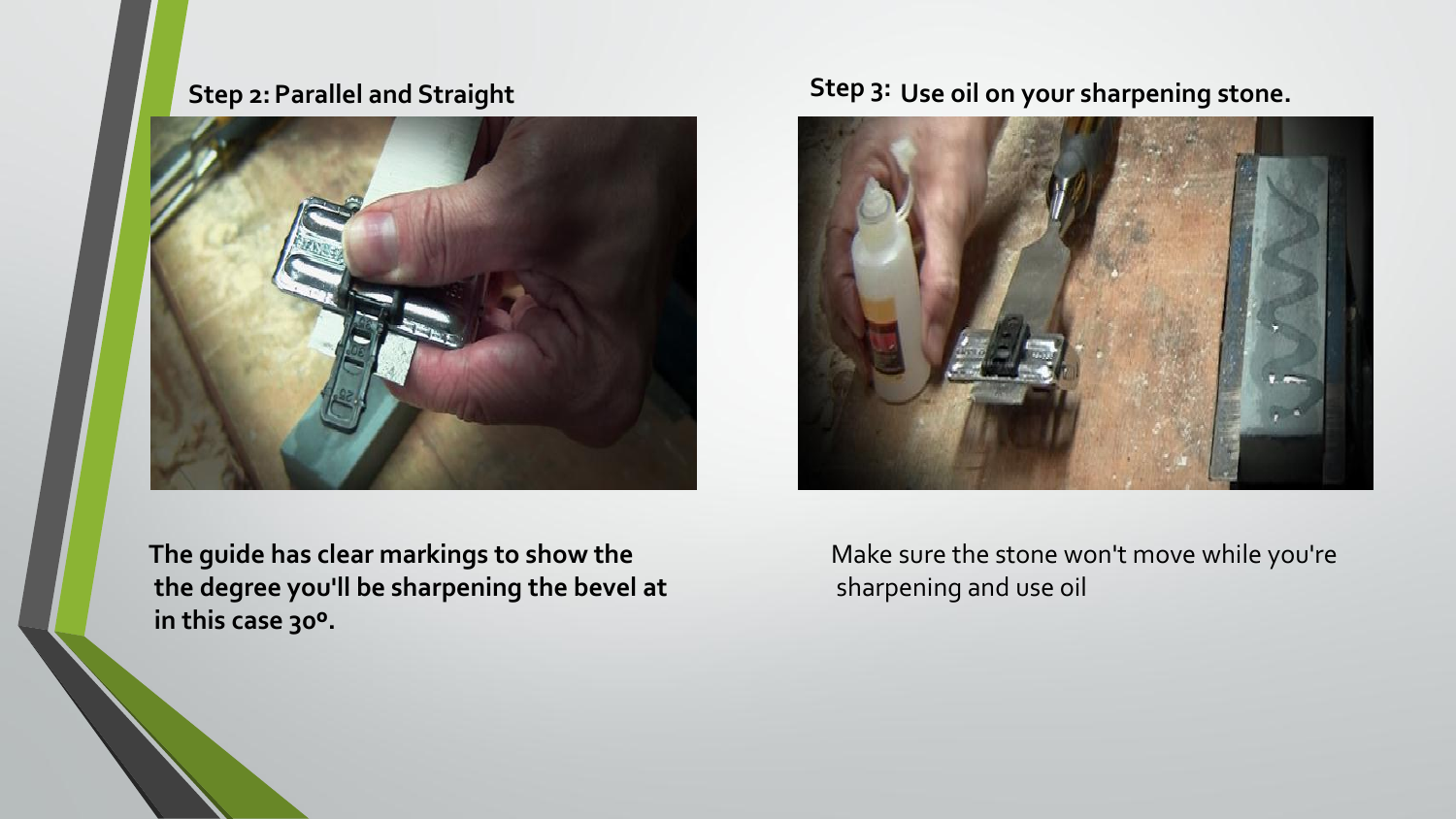**Step 4:** Use the heavy grit side of the sharpening stone first.



#### **Step 6: Clean & Crisp**

turn over the grinding stone to the fine grit and repeat the process; add some oil, firmly and consistently move the chisel across the surface of the stone.

#### **Step 5: Steady and Consistent**



start to firmly and steadily move the chisel across the entire length of the stone.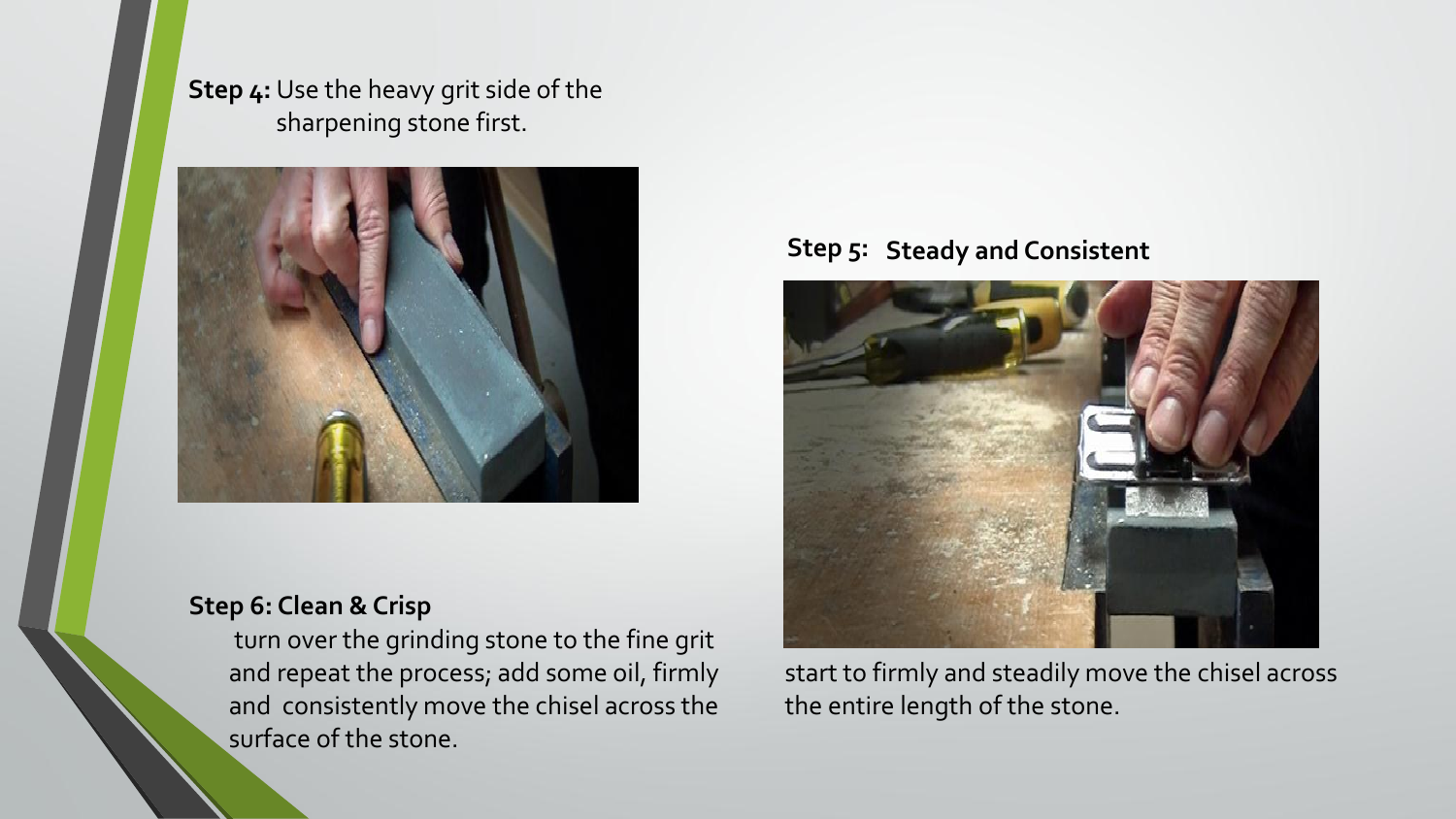#### **Step 7: De-Burr**



**Step 8: Backing Off**



Once you're confident that you've sharpened your chisel to the desired angle, remove it from the honing guide and use a piece of scrap wood to remove any burrs.

In this process we're going to make sure the underside of our chisel is nice and flat which will enhance the sharpness of our blade.